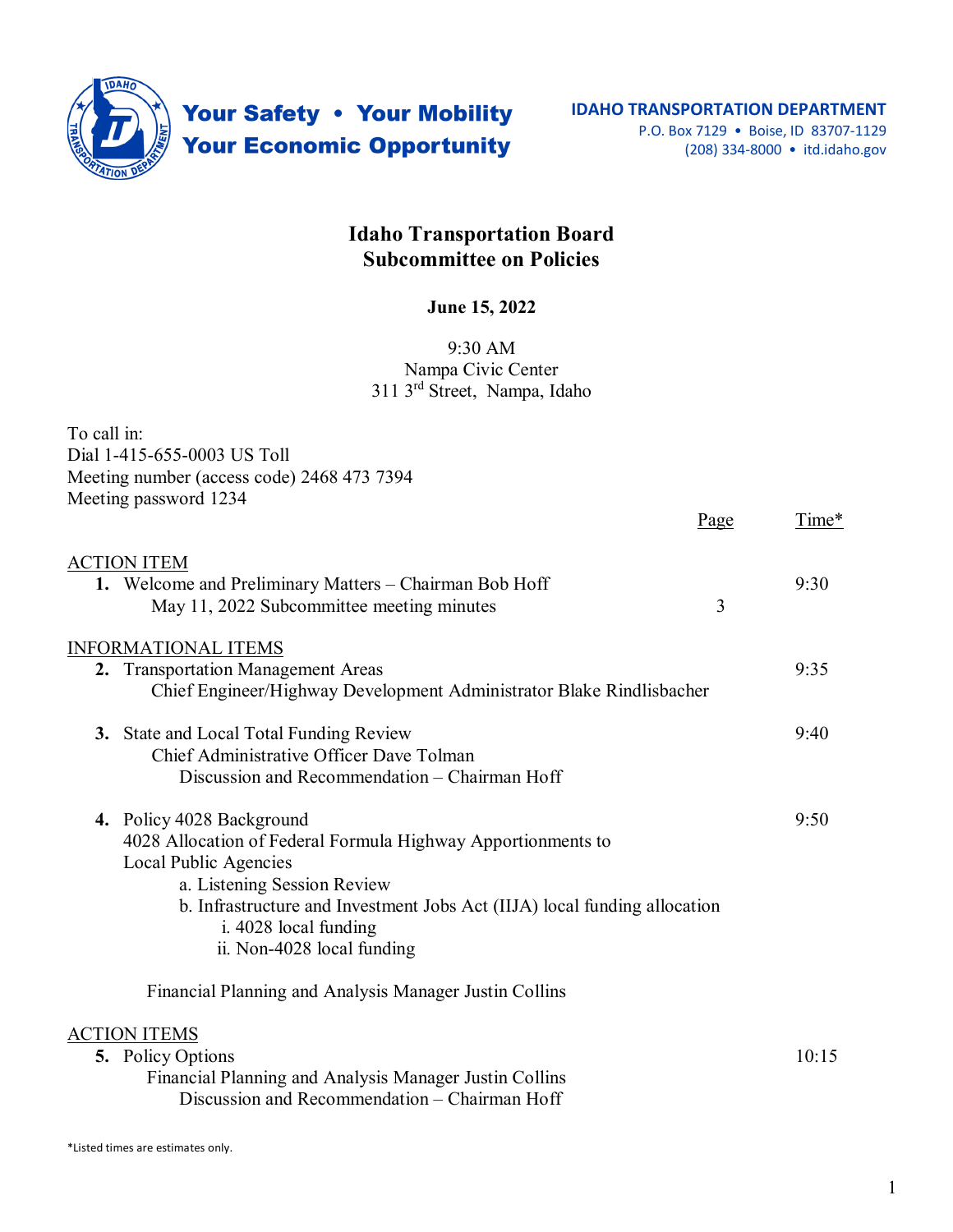

(208) 334-8000 • itd.idaho.gov

June 15, 2022 Page 2

| <b>6.</b> Discussion        | 10:55 |
|-----------------------------|-------|
| 7. Adjourn (estimated time) | 11:30 |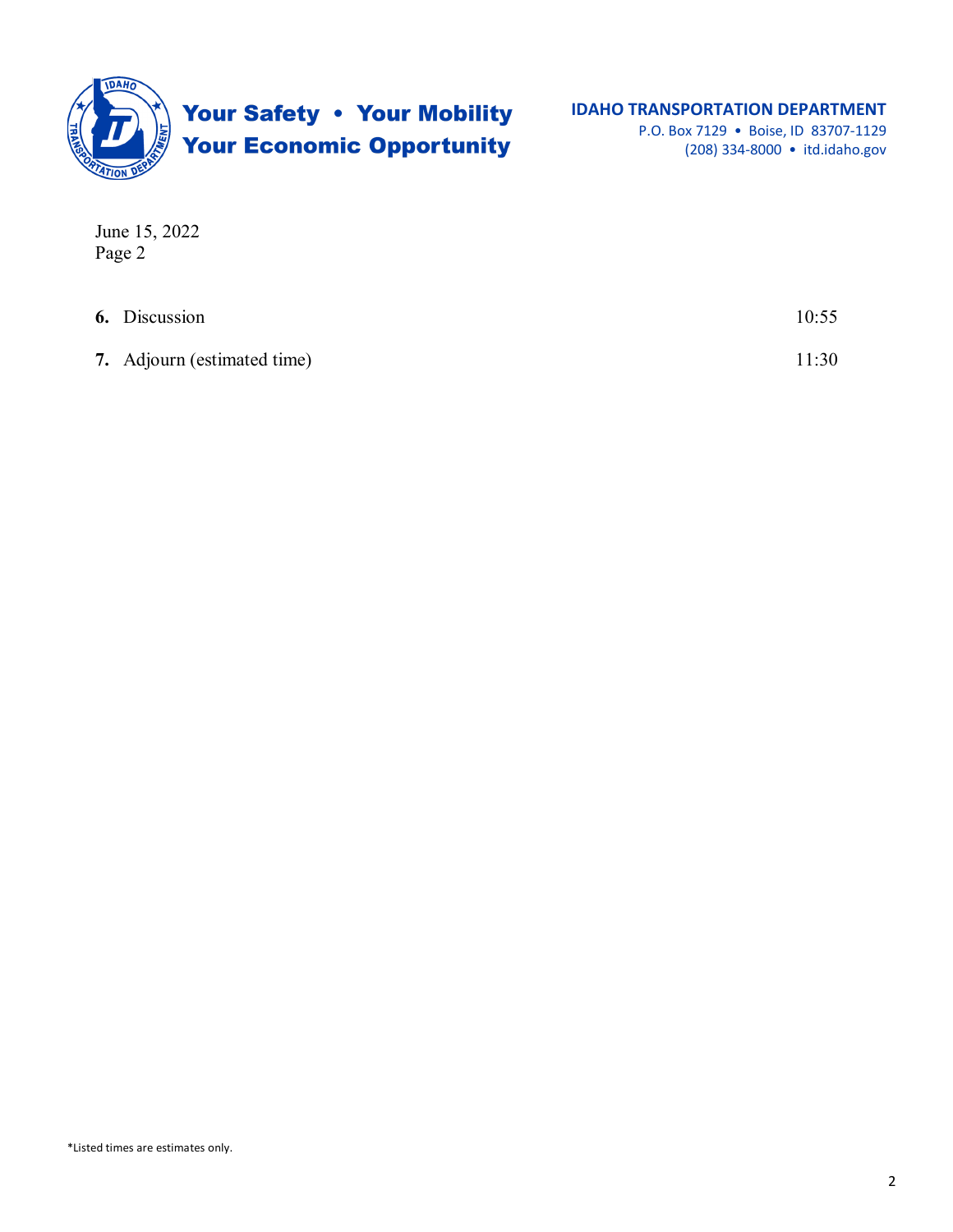Idaho Transportation Board Subcommittee on Policies Chinden Campus, 11331 W. Chinden Blvd., Building 8 May 11, 2022

Idaho Transportation Board (ITB) Subcommittee on Policies Chairman Bob Hoff called the meeting to order at 1:15 PM on May 11, 2022. Chairman Hoff, District 3 Member Julie DeLorenzo and District 1 Member James R. Thompson participated remotely.

Key principal Subcommittee staff members and advisors Deputy Attorney General Tiffany Hales, Chief Deputy Scott Stokes, Highway Construction & Operations Administrator (HCOA) Dave Kuisti, Communications Chief Officer for the Board Vince Trimboli, and Executive Assistant to the Board Lorraine Dennis were present. Highway Development Administrator - Chief Engineer (HDA/CE) Blake Rindlisbacher and LHTAC Administrator Laila Kral participated remotely.

Subcommittee Chairman Hoff welcomed the participants.

Minutes. Member Thompson made a motion to approve the minutes of the January 12, 2022, meeting as submitted. Member DeLorenzo seconded the motion and it passed unopposed.

 Administrative Policy A-06-17 – Employee Safety & Risk Manager Randy Danner proposed deleting Administrative Policy A-06-17, Reporting Losses to Headquarters. In consultation with ITD Operations, Facilities, Environmental and Safety office, staff recommends this policy be deleted. The requirement to report losses is incorporated in Board Policy 4056 and Administrative Policy 5056, Employee Safety and Risk Management Program. The processes and procedures outlined in A-06-17 are contained in either the Operations Manual, Employee Safety Manual or Emergency Operation Guide.

Member DeLorenzo made a motion, seconded by Member Thompson, to concur with staff's recommendations. Staff will present the policy recommendation to the ITB next month for its approval.

Administrative Policy A-20-04. Office of Communications Manager John Tomlinson proposed deleting Administrative Policy A-20-04, Public Hearing Officers. He reported the policy signed in 2009 is outdated and contained in Board Policy 4024 and Administrative Policy 5024, Public Hearings. In addition, the Office of Communication's is drafting a Guide to Public Involvement to be released this summer that will contain procedural information and provide for more flexibility.

Member DeLorenzo made a motion, seconded by Member Thompson, to concur with staff's recommendations. Staff will present the policy recommendation to the ITB next month for its approval.

Chairman Hoff provided an update on the subcommittee's review of Board Policy 4028, Allocation of Federal Formula Highway Apportionments to Local Public Agencies. In follow up to the January meeting, the subcommittee plans to continue the review at its next meeting, which has yet to be determined. Staff will present more information describing ITD/state